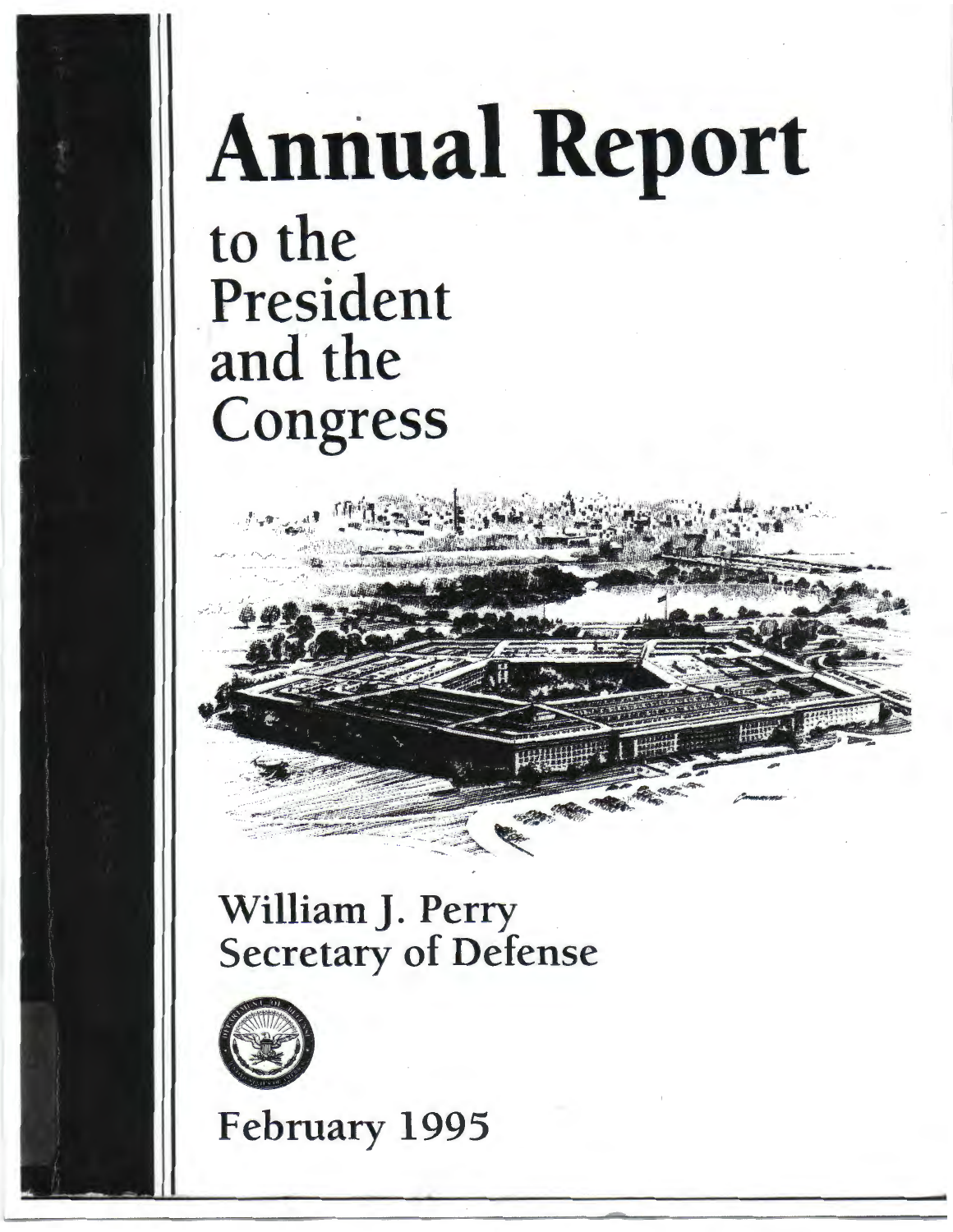## **MOBILITY AND THE LAW OF THE SEA**

On October 7, 1994, the President transmitted the 1982 U.N. Law of the Sea (LOS) Convention , with its Deep Seabed Mining Implementing Agreement, to the Senate for advice and consent. DoD has long supported the United States becoming a party to the Convention, provided concerns with its deep seabed mining provisions could be adequately addressed. The agreement implementing Part XI of the 1982 LOS Convention removed those concerns and cleared the way for U.S. acceptance of the entire Convention, which is of major strategic and economic importance to the United States.

The value of the LOS Convention lies in the fact that it provides an authoritative compilation of the law governing the world's oceans, which supports operational rights essential to the planning and execution of the national defense strategy. By ratifying the treaty, the nations of the world, once and for all, are agreeing to be bound to principles that strike a complex but deliberate balance between maritime and coastal interests. On the one hand, the law that is codified in the Convention allows the United States to meet its national security requirements by assuring operational mobility and flexibility on, under, and over the world's oceans. At the same time, it recognizes a coastal state's interest in managing and protecting valuable offshore resources and coastal areas . It is this balance which the United States believes will lead to the Convention's widespread acceptability among diverse interest groups and promote the legal stability for the oceans that has been sought for so long.

Specifically, the Convention strengthens U.S. national security by confirming high seas freedoms of navigation and overflight, detailing passage rights through international straits and archipelagic waters, guaranteeing the right of innocent passage through foreign territorial seas , establishing limits on coastal state rights to extend maritime zones to the detriment of traditional navigational freedoms, and preserving the sovereign immune status of U.S. armed forces ships and aircraft. By confirming these rights in a universally recognized treaty, the Convention will also reduce prospects for disagreements with coastal nations during military operations.

In short, the international law of the sea spelled out in the LOS Convention ensures operational rights that are essential to the planning and execution of U.S. national defense strategy. It does this by guaranteeing that key sea and air lines of communication will remain open as a matter of legal right-not contingent upon approval by coastal and island states along the route or in the area of operations . The benefits of the Convention can best be realized by the United States becoming a party to the Convention and continuing its leadership role in maritime matters.